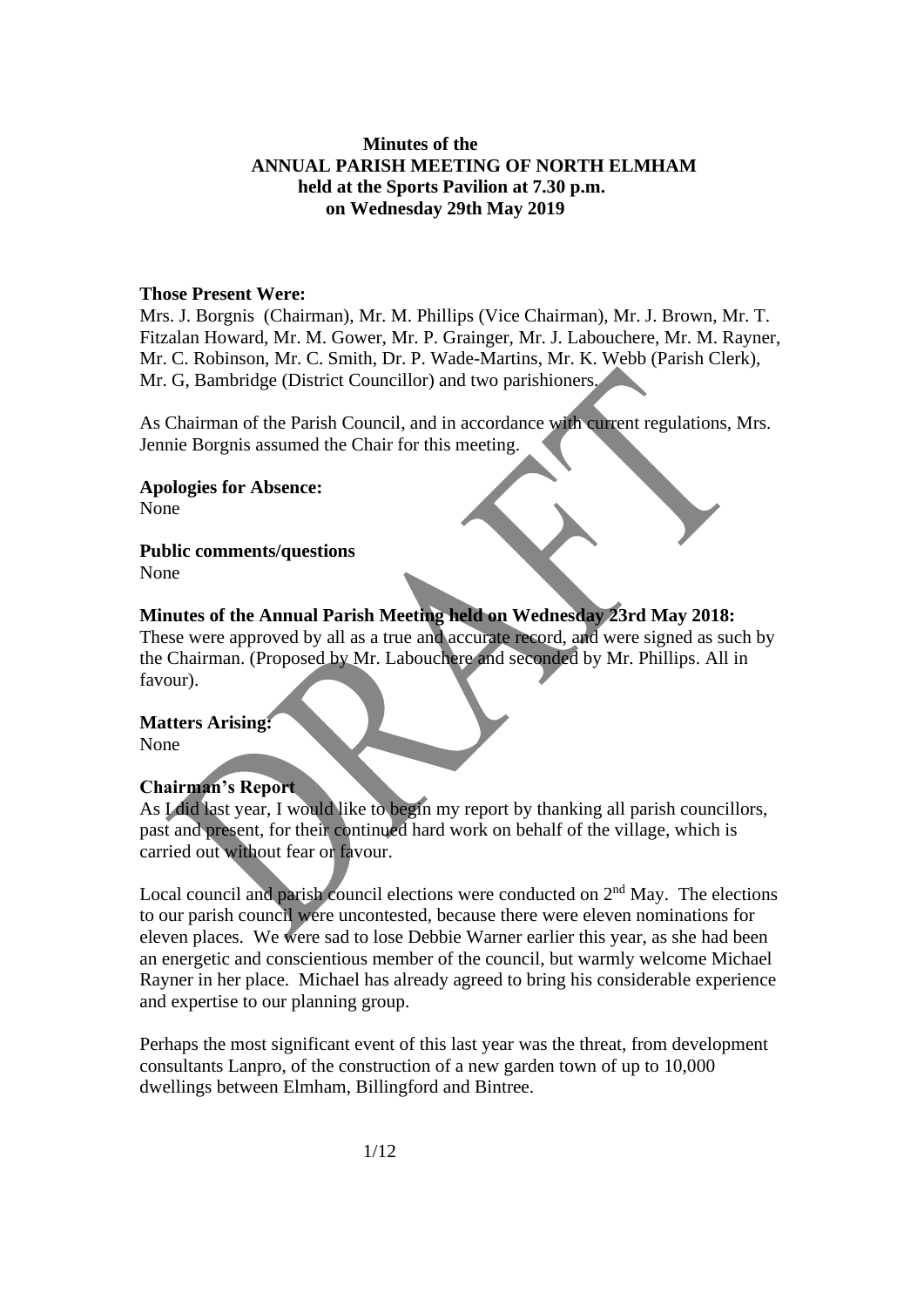We joined forces with residents from other villages and a campaign group was set up under the chairmanship of Diana Dann, an erstwhile resident of the parish. Everyone, including our two district councillors and our MP, was very energetic in resisting these proposals and the result was that Breckland Council did not support Lanpro's proposal, which ultimately failed. However, we are aware that the threat has not disappeared entirely, and the working group remains vigilant and ready to resume the fight should Lanpro resurrect its proposal. I would like to thank all those council members and parishioners who wrote to our MP and to Breckland District Council to fight this proposal.

Following receipt of the £40,000 payment from Shared Access for the lease of the mobile phone mast site, the PC circulated a questionnaire asking parishioners for their views on how the money should be spent. A significant proportion of the replies favoured measures to reduce speeding in Holt Road and Station Road. As a result, we have bought and installed two new SAM2 speed signs on Station Road. These, together with the existing signs on Holt Road, record the number of vehicles and their speed and the data is collated to give a picture of the problem. Unfortunately, both the police and Norfolk County Council have confirmed that they do not routinely gather and use the resulting information in order to set up speed traps and prosecute offenders. We are disappointed with their joint response and continue to press them for positive action in assisting us to reduce the speed of traffic in our village.

The build-out on Holt Road, for which we obtained (and have paid) 50% of the costs under the Parish Partnership scheme, finally gets under way on  $28<sup>th</sup>$  May. This will involve the closure of Holt Road for approximately four days. Highways have promised to repaint the double yellow lines at the Tea Post bend at the same time.

The proposed new parking scheme towards the western end of Eastgate Street is still under discussion. Once the design is finalised and consultations with residents completed, we hope to get final costings and confirmation of the amount that the PC is required to contribute so that the project can go ahead. Special thanks are due to Paul Grainger and Peter Wade Martins for their continuing work on all these highways matters.

A street light in Holt Road was destroyed in a road traffic accident last August was finally replaced on May 8th. The new light in Larch Grove was connected last July. Thank you Tom for looking after our lights and liaising with Westcotec.

We appointed a new grounds maintenance company, CGM Group, in April to carry out all the work on the recreation ground, the village green, Millennium Wood, the pound and the grassed area around the Broom Green pond. We are pleased with the standard of their work after a shaky start.

Longham Football Club used the football pitch last season. Unfortunately for us, they have been promoted to a higher league and therefore require upgraded clubhouse facilities, which we are unable to provide.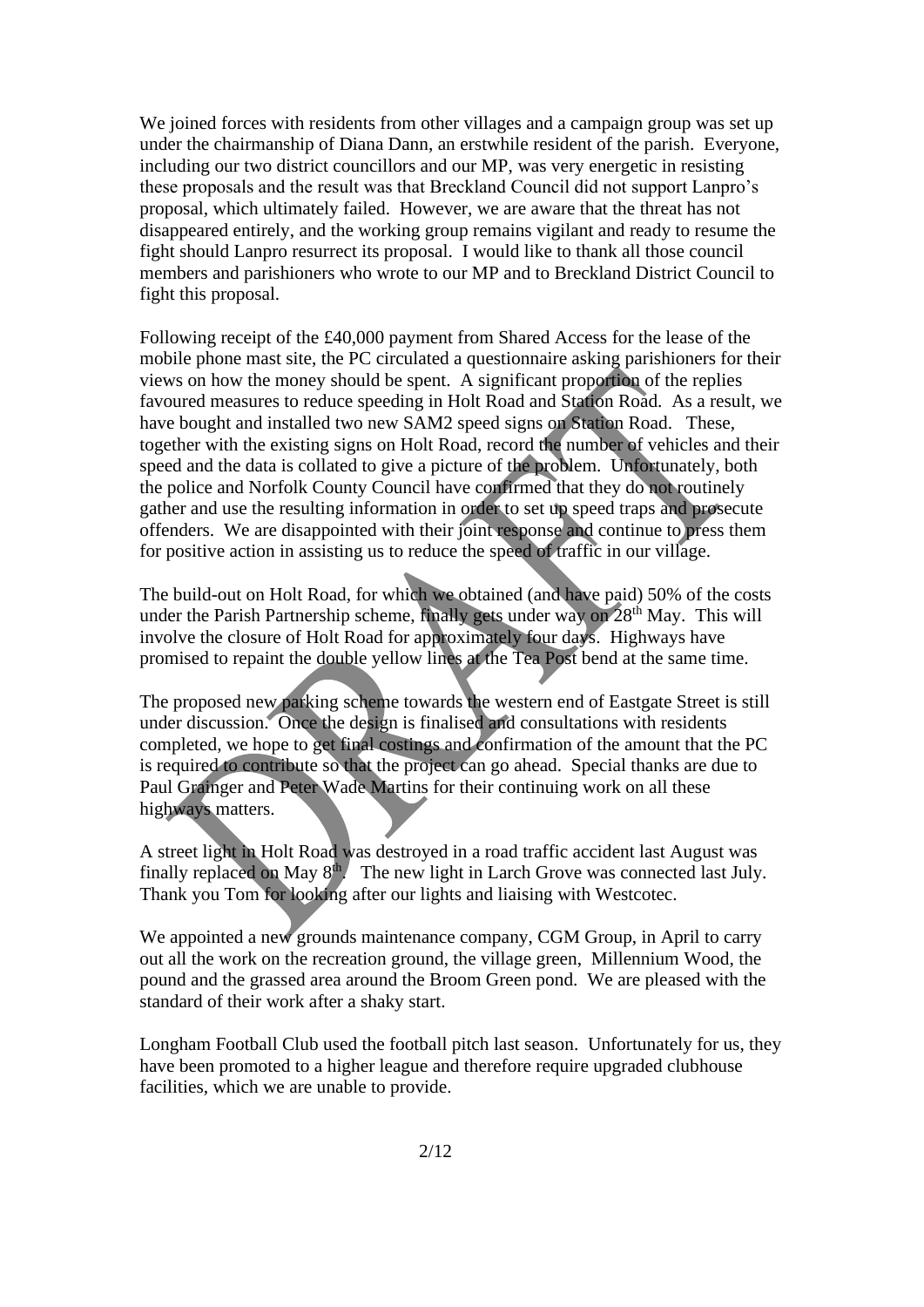Consequently, they will not be renting the football pitch next season. The cricket club, however, continues to make use of the cricket field and pitch, and we hope that the club will thrive.

The stock proof fencing and gates at Church Meadow have now been completed and thanks are due to Peter Wade Martins and the residents of Church Farm for making this happen. Also, alterations were made to the entrances to the village green and Millennium Wood to ensure easier access for people with restricted mobility. We hope that parishioners continue to enjoy using these beautiful assets.

A considerable amount of work has been undertaken to the land around the chapel ruins, including the planting of a new hedge on the northern and eastern boundaries. Thanks are due to Julian Duffield for his good work: English Heritage, with whom we have entered into a new management and maintenance contract, has expressed its satisfaction with the standard of the work.

Mike Gower and Jimmy Brown organised a litter pick on 12<sup>th</sup> April, in which about 30 parishioners took part. This was deemed to be a great success, so many thanks to everyone who gave up their time and particularly to Jimmy and Mike. I would also like to acknowledge, yet again, the hard work undertaken by Jimmy and his valiant team of volunteers in keeping our village in such excellent order.

A memorial oak tree, purchased by the British Legion to commemorate 100 years since the signing of the WW1 armistice, was planted on the village green in October. The ceremony was marked with singing by the Elmham School children and prayers from Rev Sally Kimmis.

Two new detailed information signs have been installed, one on the recreation ground car park and the other outside the chapel ruins.

Our village website continues to be an extremely useful resource, and thanks are due to Sue and Ivan Ball for maintaining and updating this at no charge to the Council.

With regard to future plans, the PC hopes to be able to make progress on refurbishment and possible rebuilding of the Memorial Hall. This is likely to be a long term project which will require energy and commitment if it is to succeed.

Another highly successful church fete was held on Sunday 19<sup>th</sup> May. We were blessed with good weather and teams of enthusiastic volunteers. A huge thank you to Tom and Jo for so generously opening up their lovely home.

Finally, and at the risk of repeating myself, huge thanks to Martin Phillips for his invaluable support to me, and for his expert work on the accounts of the Council as well as three of the village charities. I could also not perform the duties of Chair without the guidance and support of our clerk, Kevin, who is efficient and encouraging in equal measure.

#### **Jennie Borgnis**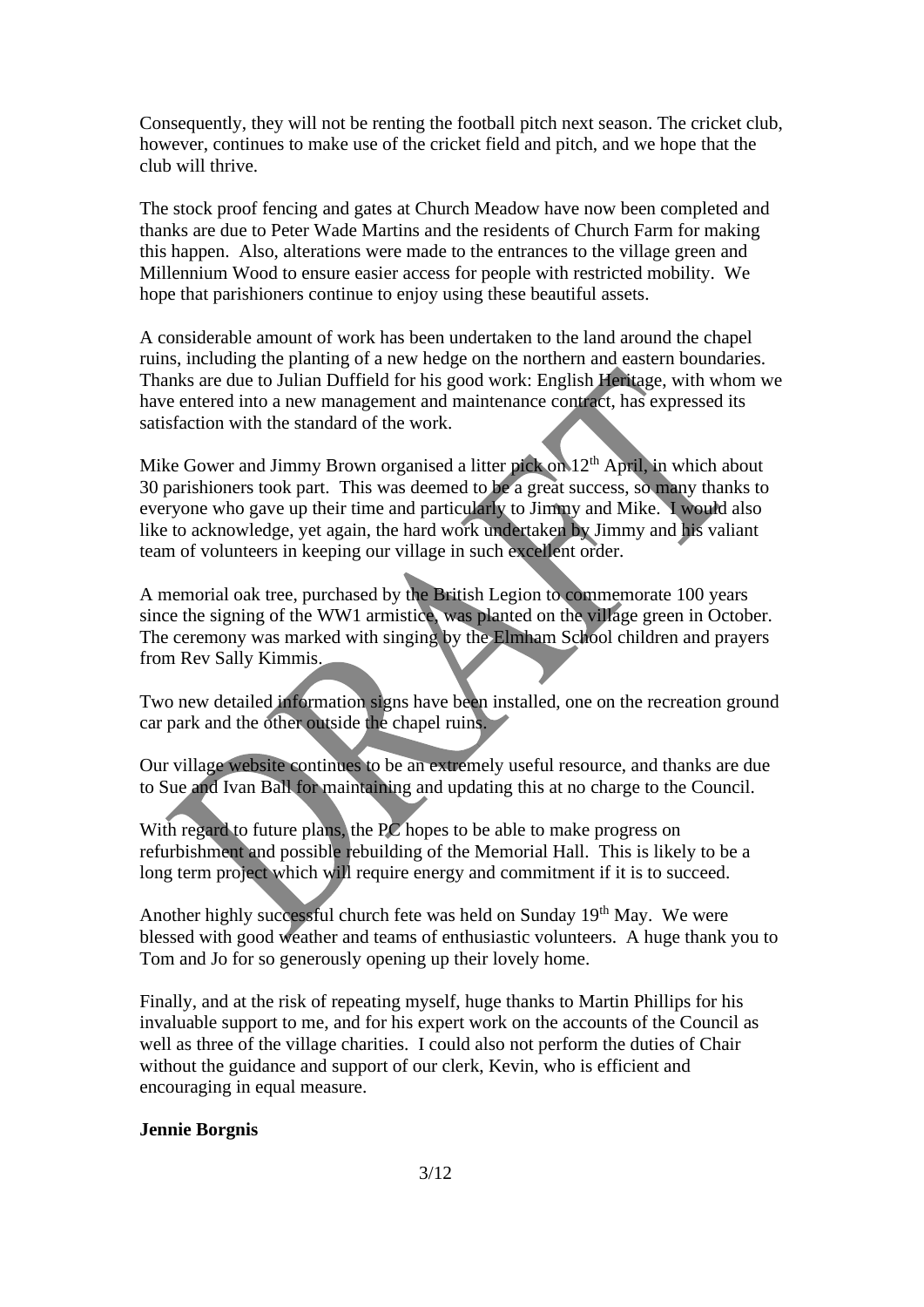#### **Financial Statements:**

Income and Expenditure Account for the year ended 31<sup>st</sup> March 2019 The Vice Chairman presented the financial statements for the Parish Council for the year ending 31st March 2019. The accounts had been inspected by the Internal Auditor, Mr. Bev King. Income was £52,507 (£96,390) against expenditure of £89,021 (£40,046) producing a deficit for the year of £36,514 (surplus £56,344).

The full accounts would be available for public inspection following completion of the External Audit.

Acceptance of (i) the Annual Governance Statement and (ii) the Accounting Statements was agreed by all. (Proposed by Mr. Labouchere and seconded by Mr. Smith)

It was reiterated that copies of the Management Financial Report are produced on a quarterly basis and copies are available for perusal in the Post Office as well as on the website.

Thanks were expressed in respect of the highly valued assistance given by the Internal Auditor, Mr. Bev King. The Clerk added his personal appreciation for the excellent support Mr. King continues to provide.

#### **Church and Town Lands (Estate Branch)**

A report for this Charity is attached.

For the year ending  $31^{st}$  December 2018, to a brought forward balance of £1,866.83, receipts of £6,016.83 were added from which a total distribution of £5,000 was made (£2,500 to North Elmham PCC, £2,500 to the Church and Town Lands, General Branch). In addition, £1,000 was invested with Coif and £291.60 spent on legal fees. This left a balance carried forward of £1,592.06.

## **Church and Town Lands (General Branch)**

A report for this Charity is attached.

For the year ending  $31<sup>st</sup>$  March 2019, to a brought forward balance of £1,346.10, receipts of £2,500.00 were added from which a total distribution of £2,200 was made leaving a balance carried forward of £1,646.10.

From this account, 22 parishioners each received benefit of £100.00.

#### **North Elmham United Charities**

A report for this Charity is attached.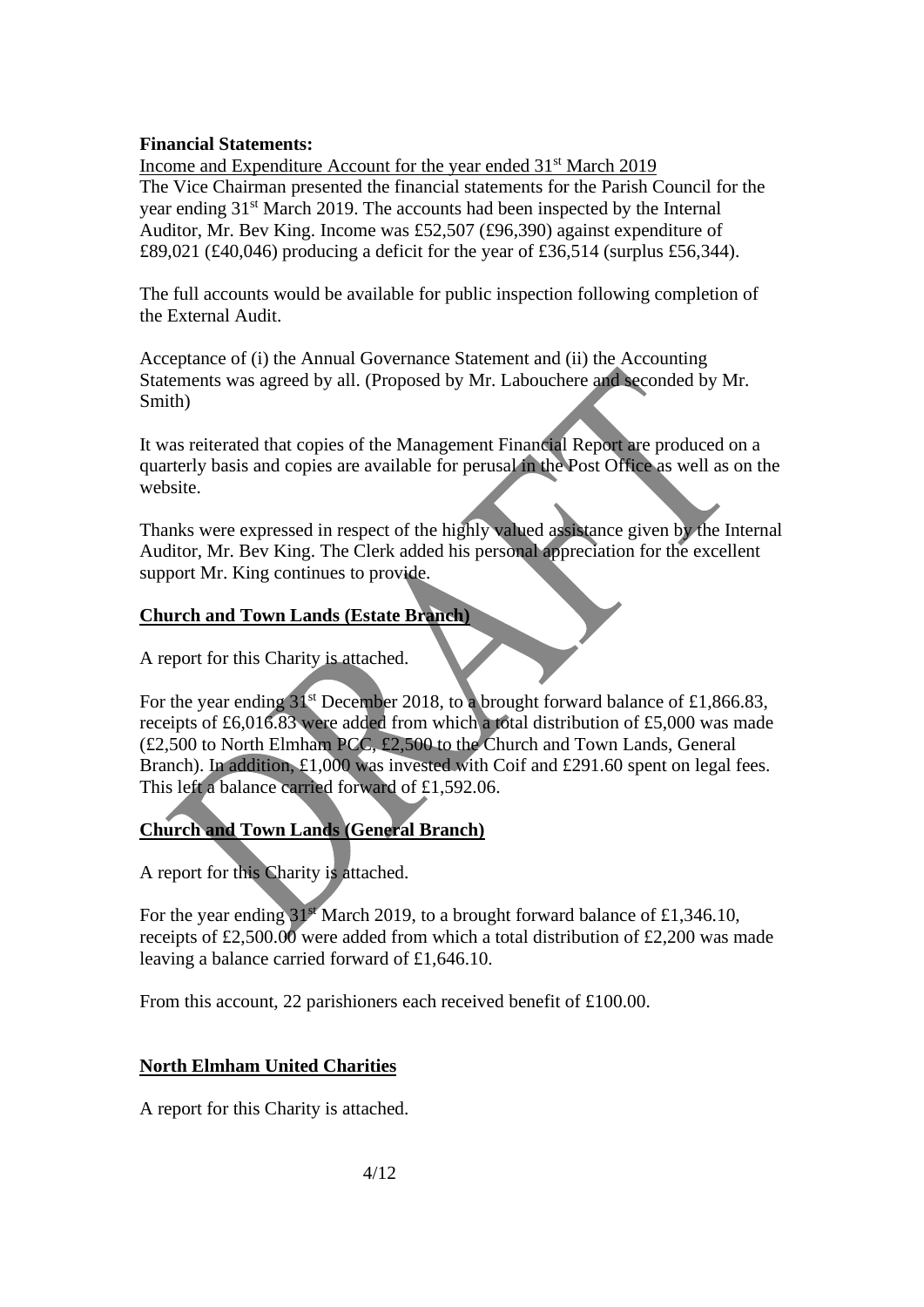For the year ending  $31<sup>st</sup>$  March 2019, to a brought forward balance of £894.16 was added income of £1,617.30. Expenditure had totalled £850.00, resulting in the balance carried forward being £1,661.46.

The COIF fund was valued at £4,939.39 in December 2018.

### **The Charity of Annie Mary Smith**

A report for this Charity is attached.

Annie Mary Smith left land to the Parish after her death in 1939 with the stipulation that it should be run by the Parish Council. The land was to continue to be used as allotments and should not be built on. The Charity was formed in 1940 and was formally registered with the Charity Commission on  $16<sup>th</sup>$  November, 1965.

For the year ended  $31<sup>st</sup>$  March 2019, income was £5,083.20. Expenditure totalled £358.80 with the balance of £4,724.40 being transferred to Parish Council funds to benefit community projects and maintain open air spaces.

At the 31<sup>st</sup> December 2018, the Charity had 550.87 units invested in the COIF fund valued at £8,252.75.

## **North Elmham Diamond Jubilee Green Support Trust**

A report of the Charity is attached.

The Charity was registered with the Charities Commission on 22nd July 2014, with the current Management Team being Martin Phillips and Colin Smith. Debbie Warner resigned in October, 2018. The trustee is North Elmham Parish Council

For the year ending  $31<sup>st</sup>$  March 2019, income was £Nil. Expenditure was £Nil which left a balance of £6,752.69.

## **School House Charity Account and School Lands Charity Account**

Mr. Arthur Smith presented the report for the two charities which had been amalgamated the previous year and registered with the Charity Commission as **North Elmham School House and Land Charity.**

For the year ending 31<sup>st</sup> December 2018, to a brought forward balance of £3,597.59 was added income of £2,914.87. Professional and tree service fees totalling £525.00 were incurred and grants totalling £2,530.00 were made during the year leaving a closing balance of £3,457.46.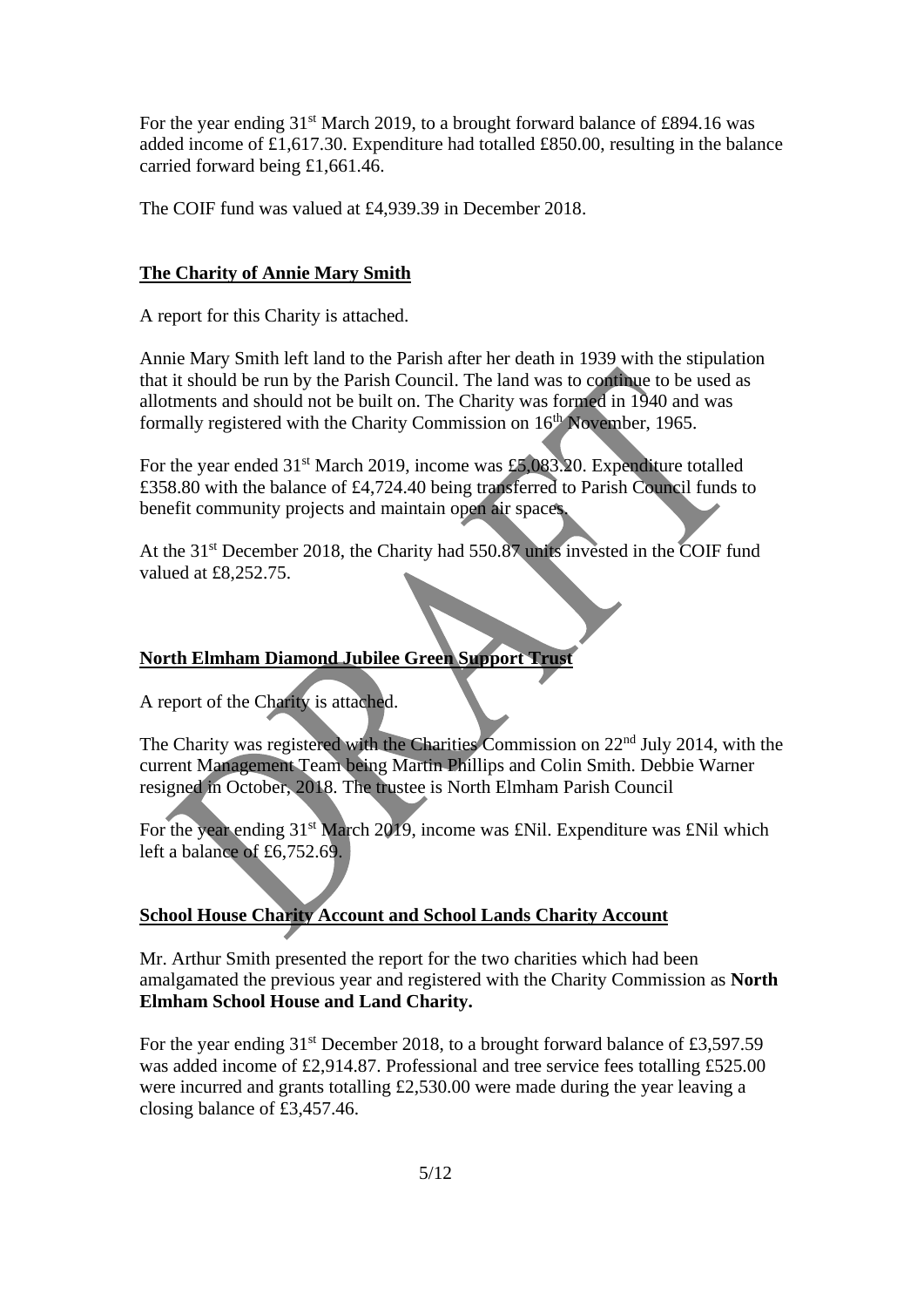The Trust has 4,997.25 units in COIF funds and the bid market value of these units at 31<sup>st</sup> December 2018 amounted to £71,591.60.

A report for this Charity is attached. It was mentioned that there had been an attempted fraud in respect of two cheques but no loss had been suffered. Both plots had been offered for sale to the existing tenants for £40K and £10K. The sum of £40K had been transferred to COIF on  $6<sup>th</sup>$  May, 2019. Fees and expenses regarding these transactions amounted to £7K.

Thanks were expressed to Mr. Bev King who has again acted as the independent examiner of the accounts and Mrs. Payne for her work as Charity Clerk.

### **The North Elmham Youth and Community Trust Ltd (The Eastgate Centre)**

Company number – 3504794. Charity number –  $1077830$ 

# **CHAIRMAN'S REPORT FOR 2018**

**General.** 2018 has been a quiet year for the Eastgate Centre. The only remaining elements from The Scout Association and Girlguiding UK to use the Centre on a regular basis are the Guides. It has been regularly used by the Before & After School Club and The May Singers and with occasional private functions. The Centre still remains a great asset to the village.

**Governance.** There have been no changes to the Board since last year's report:

Chairman. Tom Fitzalan Howard remained as Chairman and a Parish Council Trustee.

Parish Council Trustees. Martin Phillips, Paul Grainger and Mike Gower all remained as Trustees.

Scouting/Guiding Trustees. Peter Braybrook, Heather Caley (Treasurer) and Marion Morgan (Secretary) have continued in their roles and remain as Trustees.

6/12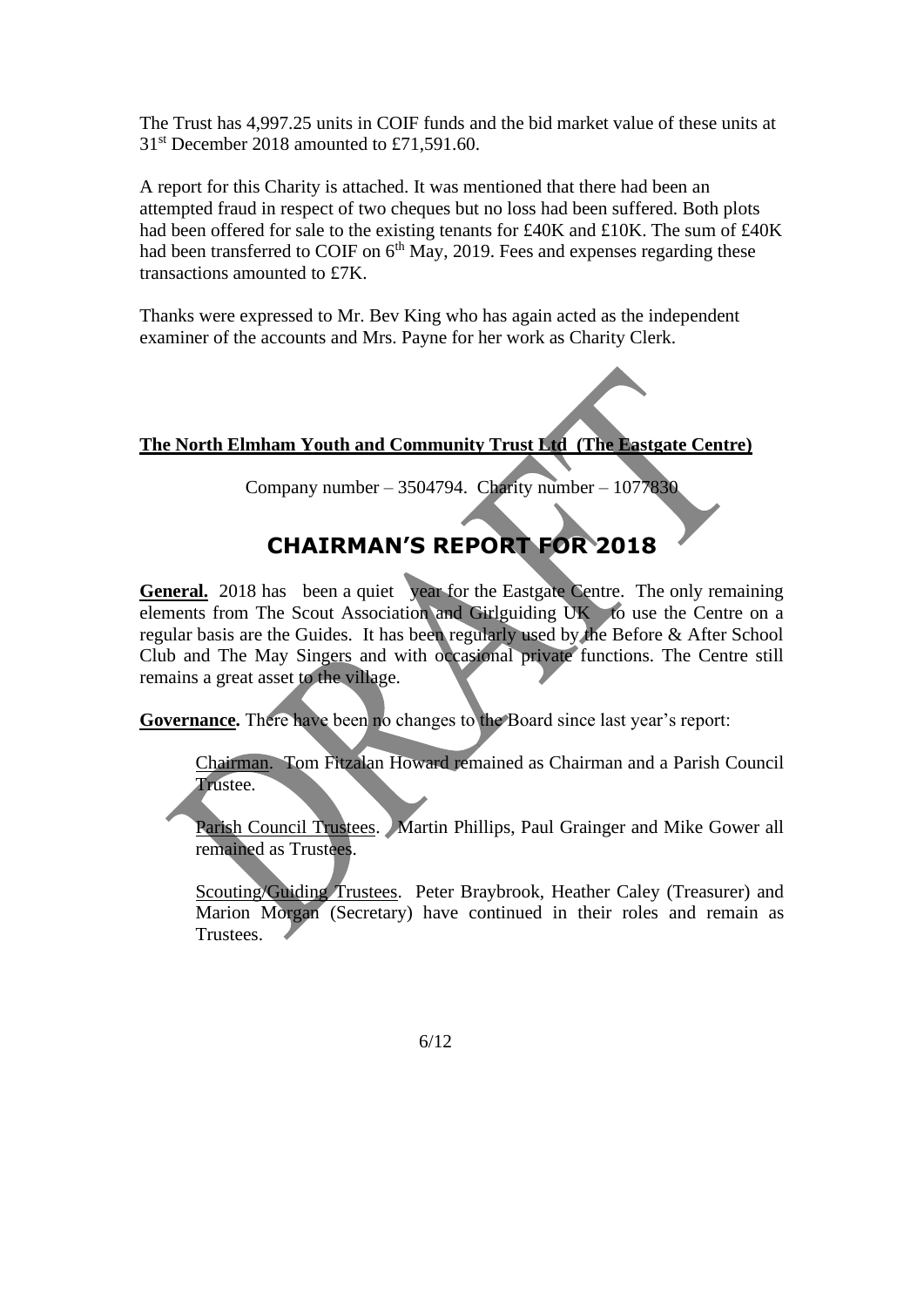Marion's continued work with the Girl Guides has been hugely beneficial to the lives of those children who live in the village and nearby and are involved in this activity. Without doubt her commitment brings great benefit to these girls.

*Finances* Despite losing the income from the Cubs and Beavers, the finances of the Centre remain in good shape and at year's end the bank balance was a healthy £4094.70 This compares to £4026.37 for the previous year.

*Capital Expenditure*. There was no capital expenditure during the year. The Centre is in good condition and the only work required was some redecoration due to a small area of damp.

My annual thanks is due not only to the Parish Councillors who agree to be Trustees, despite being very busy people, but also to the Parish Council as a whole for the financial support they give year on year. For yet another year Marion as Secretary and Heather as Treasurer have kept keep things going and have really done all the hard work. We all owe them our thanks.

Tom Fitzalan Howen Tom Fitzalan Howard Chairman 5 May 2019 7/12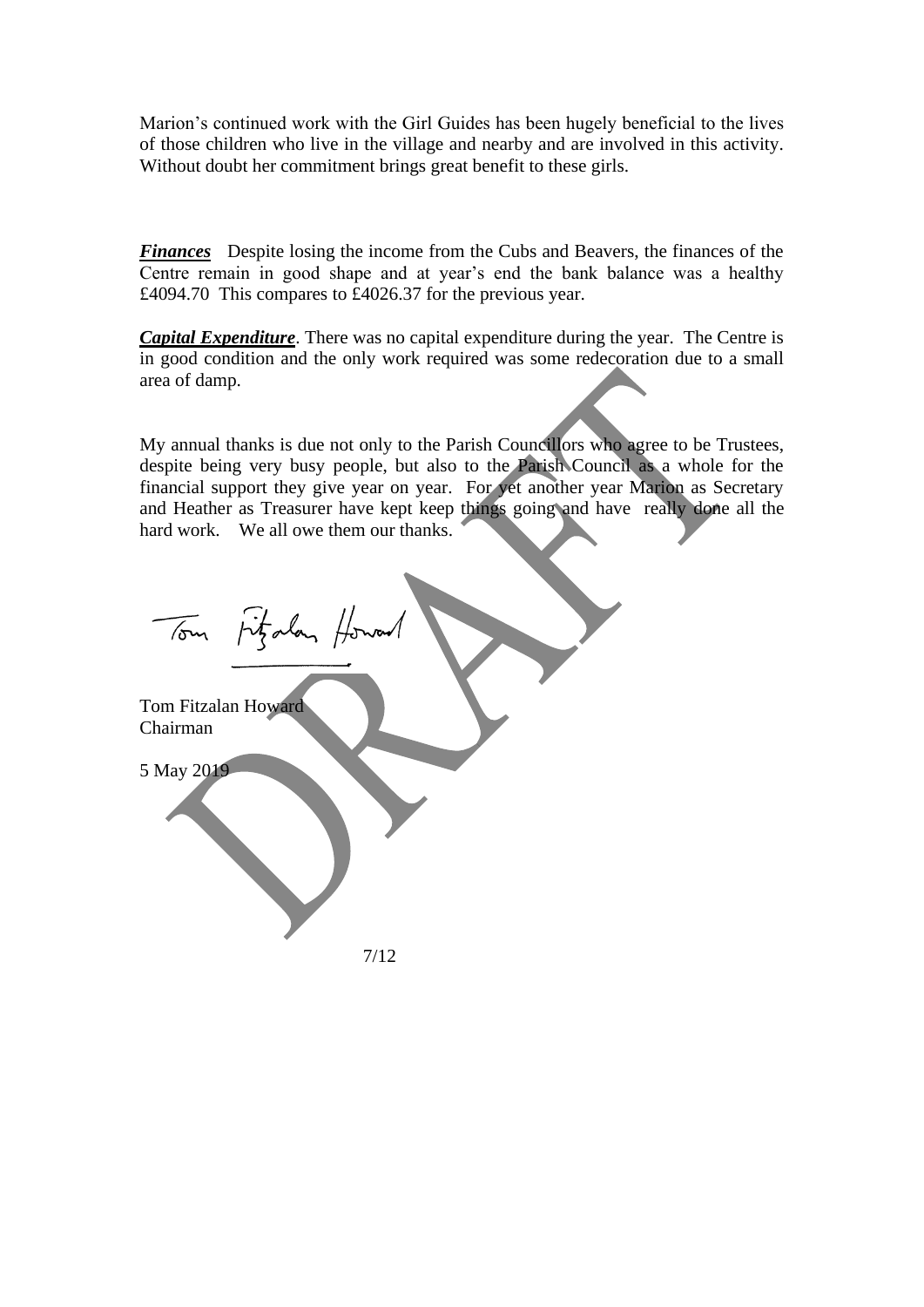#### **NORTH ELMHAM YOUTH & COMMUNITY DEVELOPMENT TRUST LTD ACCOUNTS FOR THE YEAR ended 31 Dec 18**

| <b>INCOME</b>                              | 2018    | 2017    | 2016    |
|--------------------------------------------|---------|---------|---------|
| Hire of hall -Guides                       | 436.00  | 444.00  | 444.00  |
| Hire of Hall - Cubs & Beavers              |         | 660.00  | 720.00  |
| Hire of Hall – Before & After Club 1425.00 |         | 1755.00 | 1650.00 |
| Hire of Hall – Private                     | 240.00  | 222.00  | 172.00  |
| <b>Easter Fayre</b>                        | 351.55  | 302.15  | 385.79  |
| N. Elmham Townland Charities               | 250.00  | 250.00  | 250.00  |
| N. Elmham Parish Council (1)               |         | 250.00  | 250.00  |
| Anglian Water (refund)                     |         | 147.30  |         |
|                                            | 2702.55 | 4030.45 | 3871.79 |
| <b>EXPENSES</b>                            |         |         |         |
| Eon                                        | 106.31  | 101.13  | 77.23   |
| Oil                                        | 477.75  | 441.06  | 361.41  |
| <b>Anglian Water</b>                       | 386.67  | 407.54  | 256.87  |
| General expenses/maintenance               | 50.88   | 553.12  | 687.89  |
| E.Fire                                     | 288.96  | 132.00  | 246.96  |
| (2)<br>Insurance                           | 975.65  | 806.43  | 743.80  |
| Outside shelter                            |         |         | 3200.00 |
| Office Furniture (cupboard)                |         | 249.60  |         |
| Frappell & Knight                          | 366.00  |         |         |
|                                            | 2634.22 | 2690.88 | 5574.16 |
| <b>Income</b>                              | 2702.55 |         |         |
| <b>Balance from 2017</b>                   | 4026.37 |         |         |
|                                            | 6728.92 |         |         |
| <b>Less expenses</b>                       | 2634.22 |         |         |
|                                            | .       |         |         |
| <b>Bank balance at 31 Dec 18</b>           | 4094.70 |         |         |
| Presented cheque $(2017)(1)$               | 250.00  |         |         |
| <b>TOTAL</b>                               | 4344.70 |         |         |

#### **Notes**

- 1. Donation from Parish Council received in 2019
- 2. Negotiations with Ecclesiastical resulted in revised premium of £844.30 Refund not yet received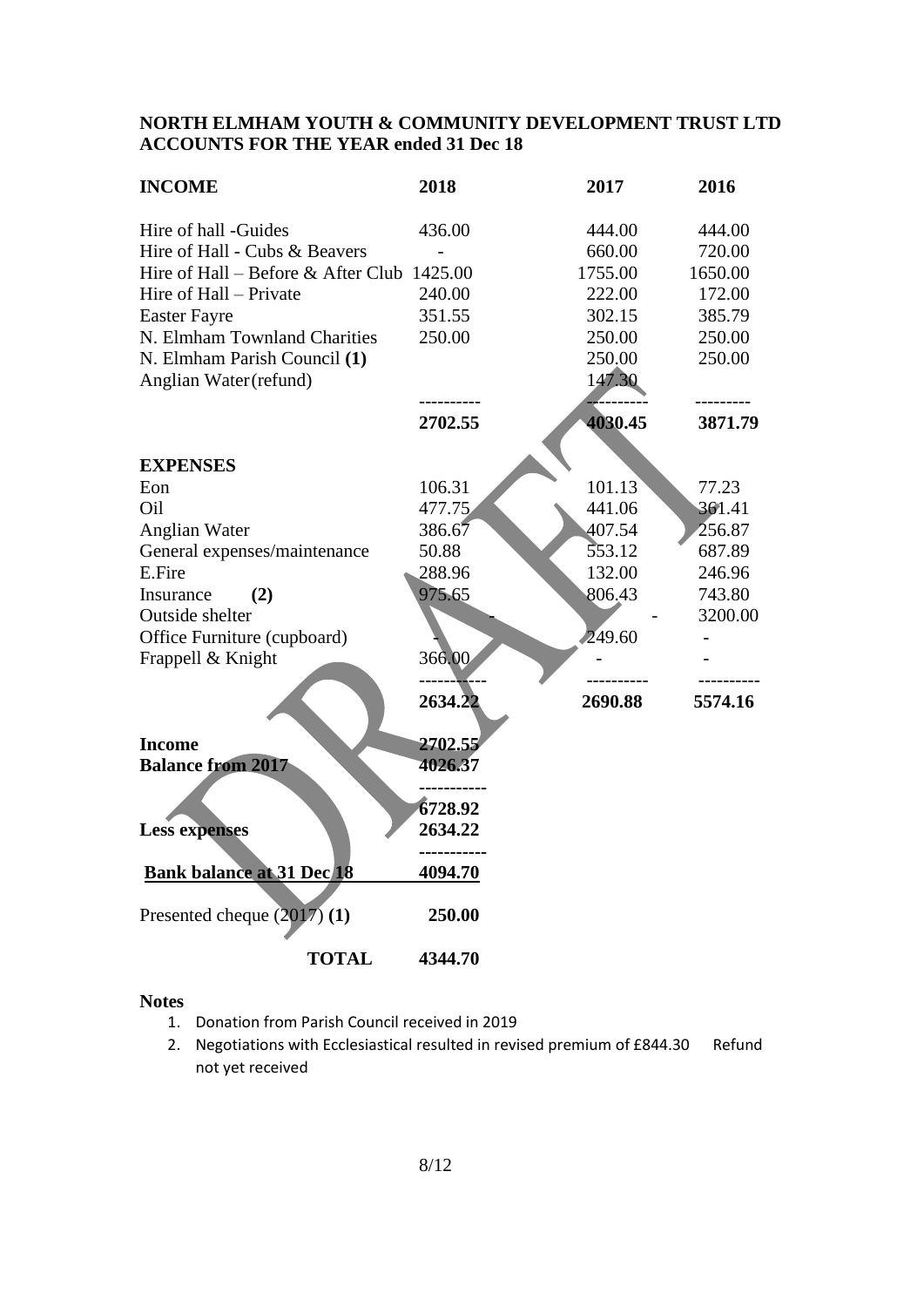# **Memorial Hall**

A brief verbal report was given by Mr. Colin Smith as follows:-

| Income               | £7,758.70            |           |
|----------------------|----------------------|-----------|
| Expenditure          | £7,256.00            |           |
| Surplus for the year | £502.70              |           |
| Funds held:          | <b>Barclays Bank</b> | £4,492.50 |
|                      | Bond                 | £2,000.00 |
|                      | Cash                 | £70.50    |
|                      |                      | £6,563.00 |
|                      |                      |           |

These figures will be subjected to audit in due course.

Various things are planned for refurbishment and a snooker table is to be received.

# **Report from the CANT Vigilance Team**

Various matters directly or indirectly related to development in North Elmham and surrounding parishes are summarised as follows:

#### **Norwich Western Link project, to connect the A47 to the western end of Broadland Northway (formerly the NDR).**

No preferred route yet. NCC will consider a report on 15th July, when it will be asked to make a decision on a preferred route. (The decision will be important to developers along the Fakenham/Norwich corridor.) www.norfolk.gov.uk/nwl. [https://nwloptions.commonplace.is/news/2019/05/10/project-update-and-upcoming](https://nwloptions.commonplace.is/news/2019/05/10/project-update-and-upcoming-timetable)[timetable](https://nwloptions.commonplace.is/news/2019/05/10/project-update-and-upcoming-timetable)

#### **Budgetary support**

Dereham Town Council confirmed that they have a budgetary provision should the LANPRO proposal return. Foxley Parish Council have a contingency fund. Billingford Parish Council would be willing to contribute. Billingford Fuel Allotment Charity would currently be willing to offer financial support, subject to approval by the Charities Commission. The Fuel Allotment Charity land would be completely surrounded by the New Town and rental payments would stop and therefore the Charity may eventually have to close.

#### **Breckland Council Election**

The election on  $2<sup>nd</sup>$  May saw a clear Conservative majority returned to the District Council, although the infamous Mattishall member (who spoke in favour of Lanpro on 25th October) was unsuccessful. Cllr Bambridge was returned for the Upper Wensum Ward as was Cllr Borrett.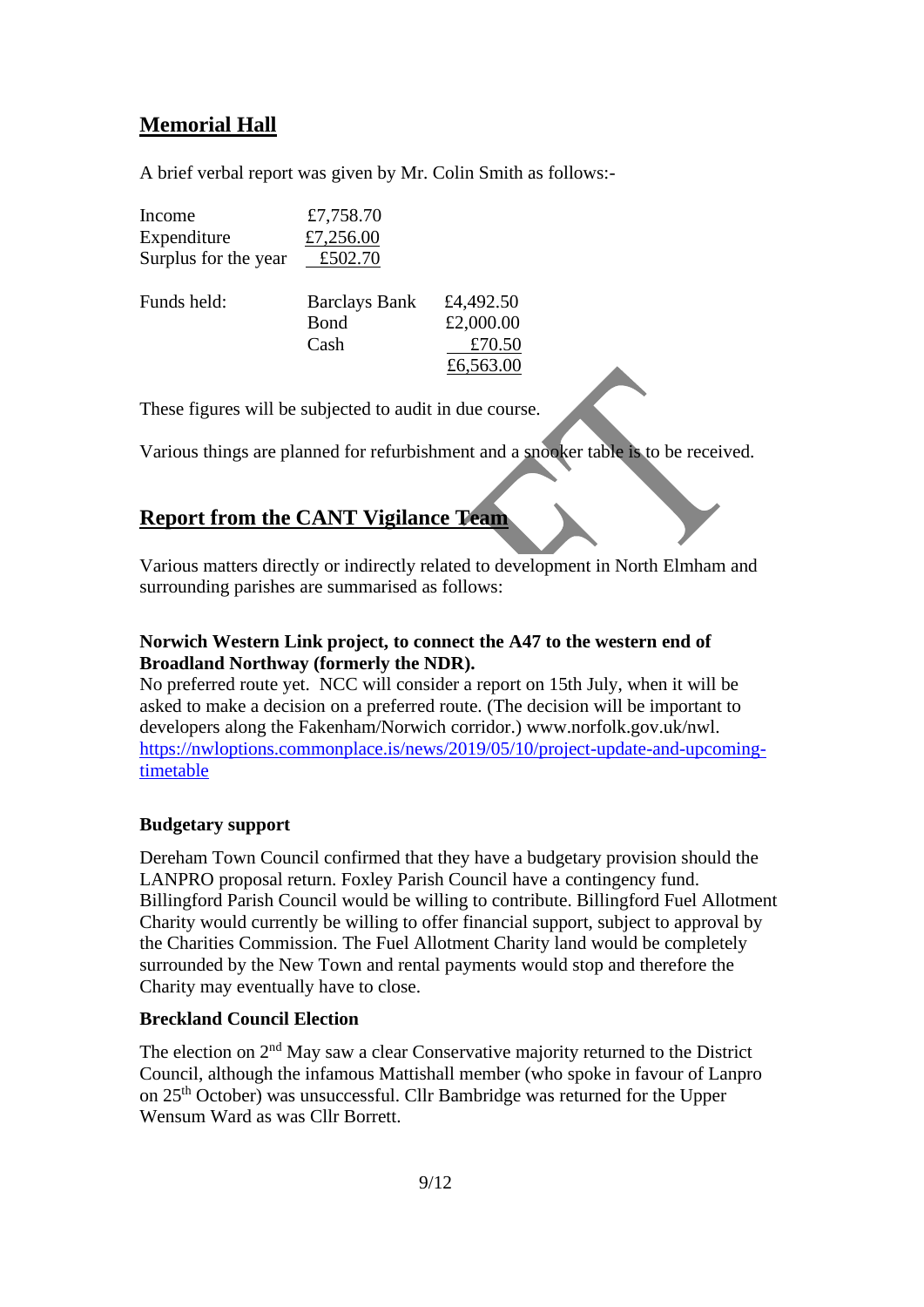### **Breckland Local Plan.**

It is still unclear when this will be "signed off", and Breckland Council have recently "called for development sites" to be put forward.

### **Land Register**

Title number NK122035 remains unchanged from its entry in August 2017. There is still a conditional contract to purchase between ARG, PRS / GS / MHS / OCS and Norfolk Railway Village Limited.

### **Garden Town Proposals**

Five sites in the UK are being progressed. These are all out of the county and as yet do not include a Fenland proposal.

#### **Lanpro proposals**

Lanpro appear to be maintaining their interests in the village of North Elmham and in particular in an area of land to the east of the main village. MNR are not in a position to make this interest public.

Note that CANT Vigilance Team (a holding name) has had no meeting since November, but information is being exchanged.

13th May 2019



## **District Councillor's Report**

I am pleased to be able to confirm that I have been re-elected as member for Upper Wensum Ward for this term. Bill Borrett is the other councillor elected so there is no change. At Breckland the overall control of the council has not substantially changed with Con  $37$  (-1) Lab 6 (+3) Ind 4 (+1) G 2 (+2)

Whilst I expect to retain the planning portfolio at Breckland, this is to be confirmed, I do commit to give the parishes the same level of service as in the past. If informed of parish meetings and other events I will seek to attend. This week for example I have a meeting tonight in Sparham which I will be at. Likewise tomorrow at North Elmham. Thursday there are two meetings, Bawdeswell and Brisley, and it is likely I will not be back in Norfolk in time to attend either, if I am I will. But I will be happy to meet with councils or parish councillors at another time. Next week I have three parishes meeting on Tuesday, one on Wednesday (which may be cancelled) one on Thursday. Also there are a number of daytime meetings within Breckland over this period.

I am also hopeful of retaining my seat on the drainage board, This is particularly relevant to parishes with flood risk's.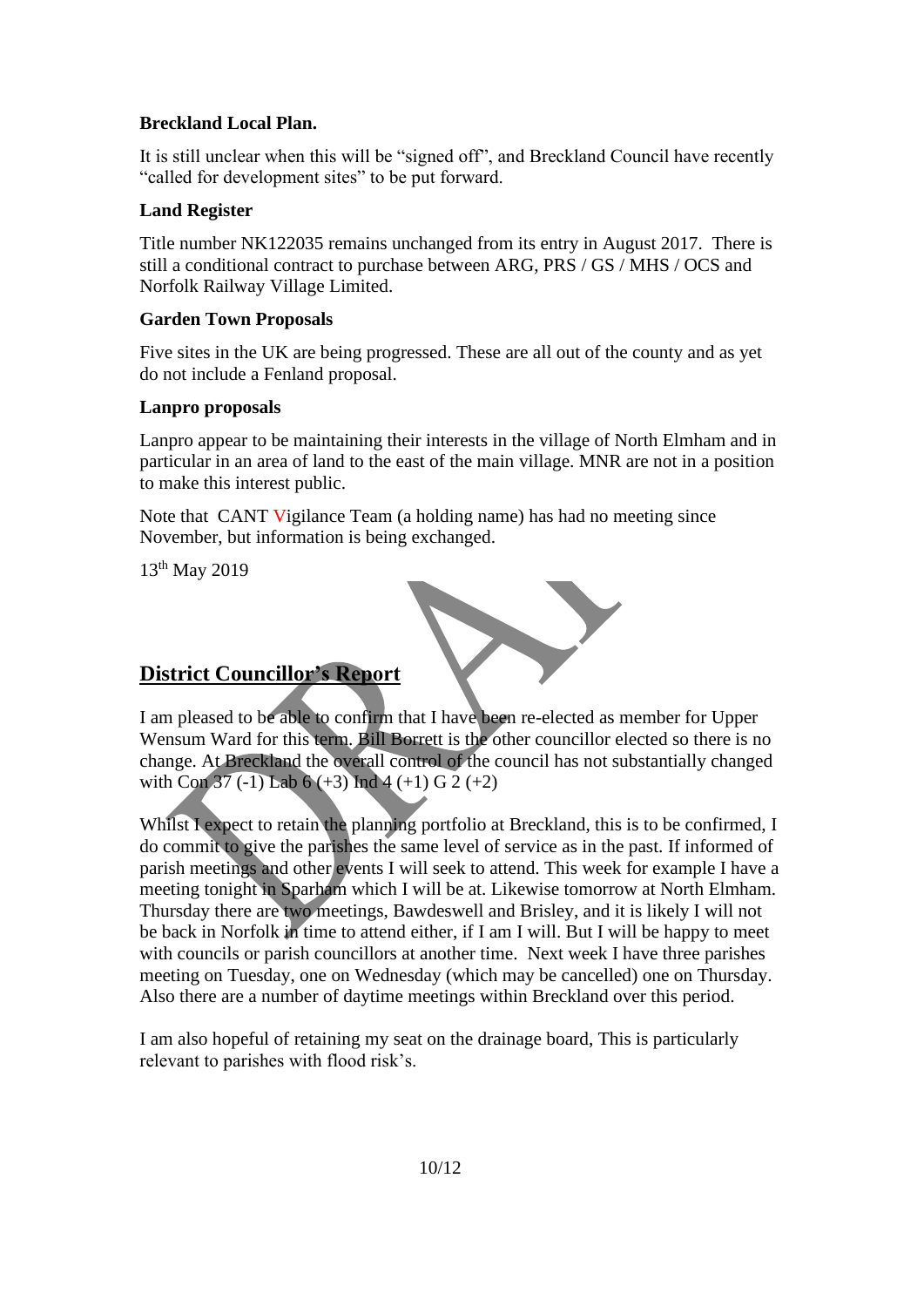Breckland as a council is committed to retaining a system of grants for parish projects and this will be of particular interest to the two villages who have expressed an interest in major projects into the future, please speak to me about any help I can give I am also interested in supporting smaller village projects and even individuals sometimes. This is our ward, so let us all now join together to make it the very best we can for all of us who live and work here. Breckland have earmarked £1.4m for various grants for 2019/20 and a similar sum for the following year. Small grants are up to £5K and large up to £20K. The fund is managed by Norfolk Community who can also assist in accessing other funds, but the Breckland fund has to be allocated by Breckland and needs to be signed off by one of your ward members.

I am expecting the Local Plan to be signed off in the summer. We have no neighbourhood plans in the offing in the ward, but if you are interested I am happy to discuss.

Breckland enter the new term with a new Leader, whom we expect to be formally voted in at the first council meeting. Sam Chapman Allen has been deputy leader for sometime and I expect him to do a great job in representing us across the country. Within the ward it is not always appreciated that Breckland punches above its weight in influence and leadership throughout the UK. William Nunn retains his seat on the council.

As before I can be contacted on the addresses below and in various ways. I am active on social media, and will always promote village activities as widely as I am able. With election pressures, if I have missed anything you have asked for, please ask again.

Best regards, Gordon

#### **Gordon Bambridge**

Executive Member Growth Upper Wensum Ward

**Tel:** 07540973229 **Twitter**: @gordonbambridge **Blog**: [www.gordonbambridge@yourcllr.com](mailto:www.gordonbambridge@yourcllr.com) **Web:** [www.breckland.gov.uk](http://www.breckland.gov.uk/)

Sincere thanks were expressed by everyone to Mr. Bambridge for all his help together with his sterling regular support and attendance.